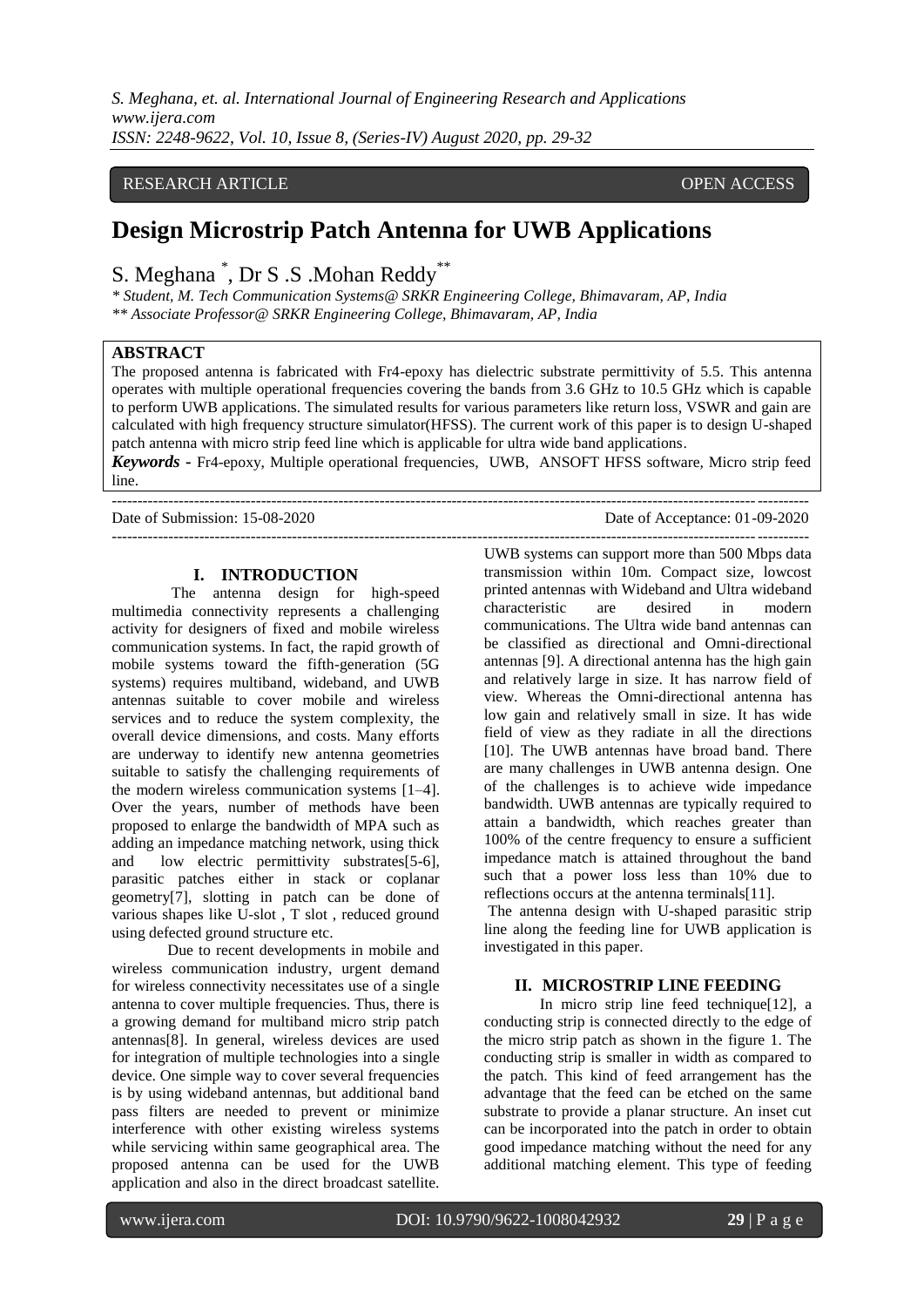technique results in undesirable cross polarization effects.



#### **III. ANTENNA DESIGN AND ANALYSIS**

In this paper the performance of the rectangular path with the micro strip line feeding has been discussed. The proposed antenna consists of port with compact size of substrate as 26 mm \* 26 mm with height of substrate of 1.5 mm. The antenna designed consists of FR4 substrate with dielectric constant of 5.5. The design of proposed patch antenna is shown Fig. 2.



**Fig. 2.** Design of proposed patch antenna

Fig 2. shows the geometrical view of designed antenna which consists of U-shaped patch with reverse L slots on the U-shaped patch. The cutting of slots in the patch shows the improvement in the gain.

|  | <b>Table 1</b> shows the dimensions of the proposed |  |
|--|-----------------------------------------------------|--|
|  | antenna                                             |  |

| Name of the parameter | <b>Measurements</b> |
|-----------------------|---------------------|
| Length of substrate   | $26 \text{ mm}$     |
| Width of substrate    | 38.1 mm             |
| Height of substrate   | $1.5 \text{ mm}$    |
| Frequency             | 5.5 GHz             |
| Length of feed line   | $2.4 \text{ mm}$    |
| Width of feed line    | $1.5 \text{ mm}$    |

| Length of patch | $2.4 \text{ mm}$  |
|-----------------|-------------------|
| Width of patch  | $17.5 \text{ mm}$ |
| Port length     | $2.4 \text{ mm}$  |
| Port width      | $1.5 \text{ mm}$  |
| Substrate       | Fr-4 epoxy        |

#### **IV. SIMULATION AND RESULTS: 4.1 Return loss:**

Fig. 3 shows the simulated return loss( S parameter) of the proposed antenna. It can be clearly seen that the proposed antenna has a multiband characteristics in the UWB spectrum. Three resonant frequencies locate at about 3.8 GHz, 7.3 GHz and 9.7 GHz with the return losses -14.77 dB, - 16.2 dB and -13.7 dB respectively. The antenna band width that is lower than -10 dB occupies from 3.6 GHz to 10.5 GHz. By this we can say that the proposed antenna can operate well in UWB applications.



## **4.2 VSWR:**

Fig 4. shows the VSWR plots for the proposed antenna. The VSWR obtained is less than 2 throughout the frequency range from 3.6 GHz to 10.5 GHz.



**Fig 4:** VSWR measurements

#### **4.3 Gain:**

The below figures shows the gain of the proposed antenna at three frequencies in which it was observed that the designed antenna is having good gain.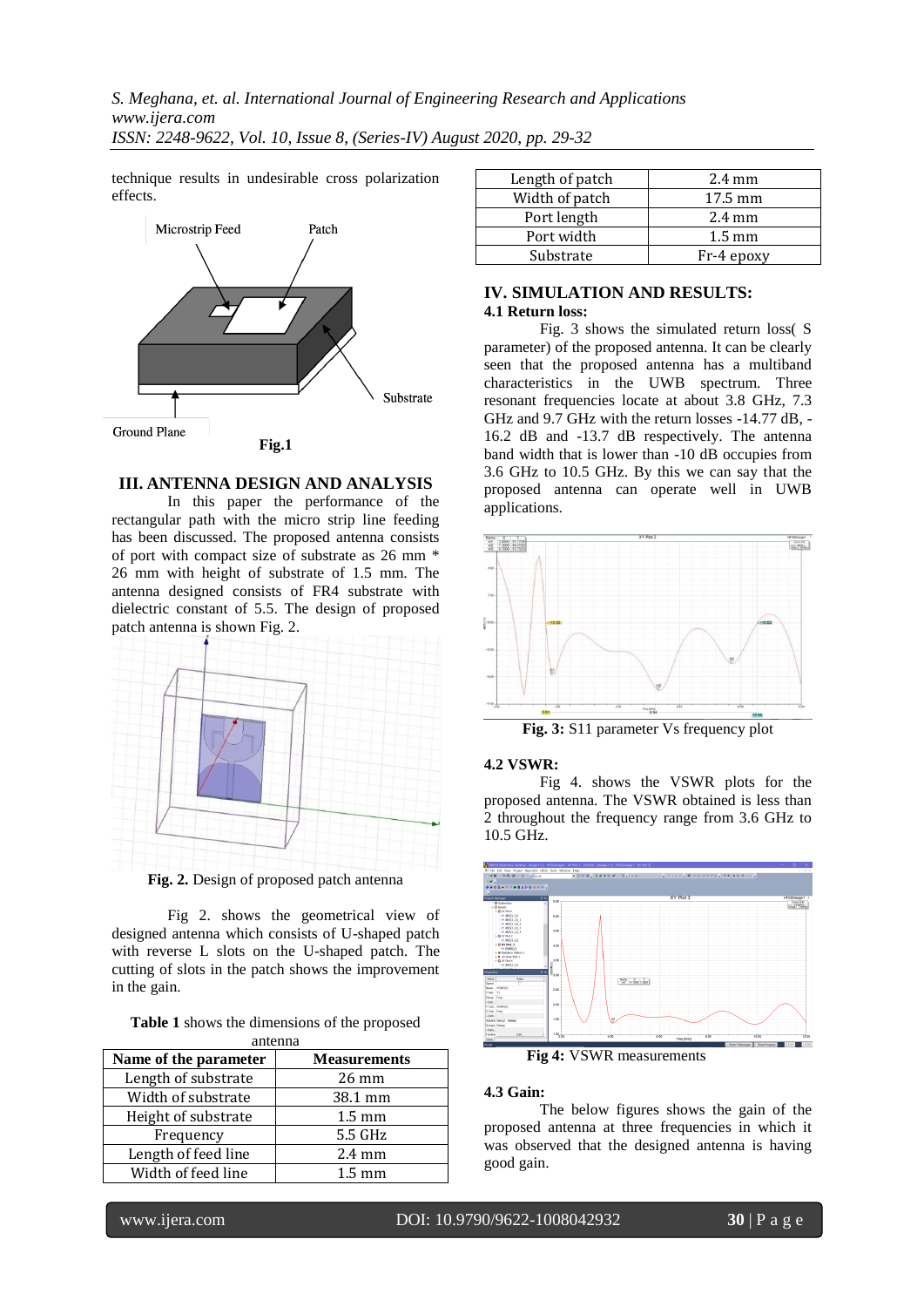*S. Meghana, et. al. International Journal of Engineering Research and Applications www.ijera.com ISSN: 2248-9622, Vol. 10, Issue 8, (Series-IV) August 2020, pp. 29-32*







**Fig 7.** Gain plot at 9.7 GHz

### **V. CONCLUSION:**

In this paper an ultra violet band(UWB) micro strip patch antenna has been proposed which is dual resonant at frequencies of 3.8 GHz, 7.3 GHz and 9.7 GHz respectively with impedance band width of 6.94 MHz. The antenna exhibits the return

loss(S11) well below -10 dB for the frequency range mentioned. The simulated results indicate that an ultra wide band antenna with maximum fractional band width 6.94 MHz can be achieved. We conclude that proposed geometry is applicable for ultra wide band from 3.6 GHz to 10.5 GHz.

#### **REFERENCES:**

- [1]. K. W. Leung, E. H. Lim, and X. S. Fang, "Dielectric resonator antennas: from the basic to the aesthetic," *Proceedings of the IEEE*, vol. 100, no. 7, pp. 2181–2193, 2012
- [2]. Y. Liu, L. Si, M. Wei et al., "Some recent developments of microstrip antenna," *International Journal of Antennas and Propagation*, vol. 2012, Article ID 428284, 10 pages, 2012
- [3]. A. T. Mobashsher and A. Abbosh, "Utilizing symmetry of planar ultra-wideband antennas for size reduction and enhanced performance," IEEE Antennas and Propagation Magazine, vol. 57, no. 2, pp. 153–166, 2015.
- [4]. R. Cicchetti, A. Faraone, D. Caratelli, and M. Simeoni, "Wideband, multiband, tunable, and smart antenna systems for mobile and UWB wireless applications 2014," International Journal of Antennas and Propagation, vol. 2015, Article ID 536031, 3 pages, 2015. 5. M. Kara, "The resonant frequency of rectangular microstrip antenna elements with various substrate thicknesses," Microwave and Optical Technology Letters, vol. 11, no. 2, pp. 55–59, 1996.
- [5]. J. M. J. W. Jayasinghe and D. N. Uduwawala, "Optimization of the performance of patch antennas using genetic algorithms," Journal of the National Science Foundation of Sri Lanka, vol. 41, no. 2, pp. 113–120, 2013.
- [6]. W. Q. Cao and W. Hong, "Bandwidth and gain enhancement for single-fed compact microstrip antenna by loading with parasitical patches," in Proceedings of the 2016 IEEE International Conference on Microwave and Millimetre Wave Technology (ICMMT), pp. 650–652, Beijing, China, June 2016.
- [7]. Antara Ghosa, Anurima Majumdar, Annapurna Das and Sisir Kumar Das, "Analysis of a class multi-frequency microstrip antenna for mobile handset", IJECSE, vol. 3, no. 2,pp. 108-115.
- [8]. Ashish Mathur ,Deepak Sharma, Geetika Mathur "Design and Simulation of Rectangular and Half Ring Patch Antenna for Ultra Wide Band (UWB) Applications Using HFSS, ICMARS2012- Jodhpur, Volume 1, Issue 1 pp.296-300, December 11-15, 2012 .